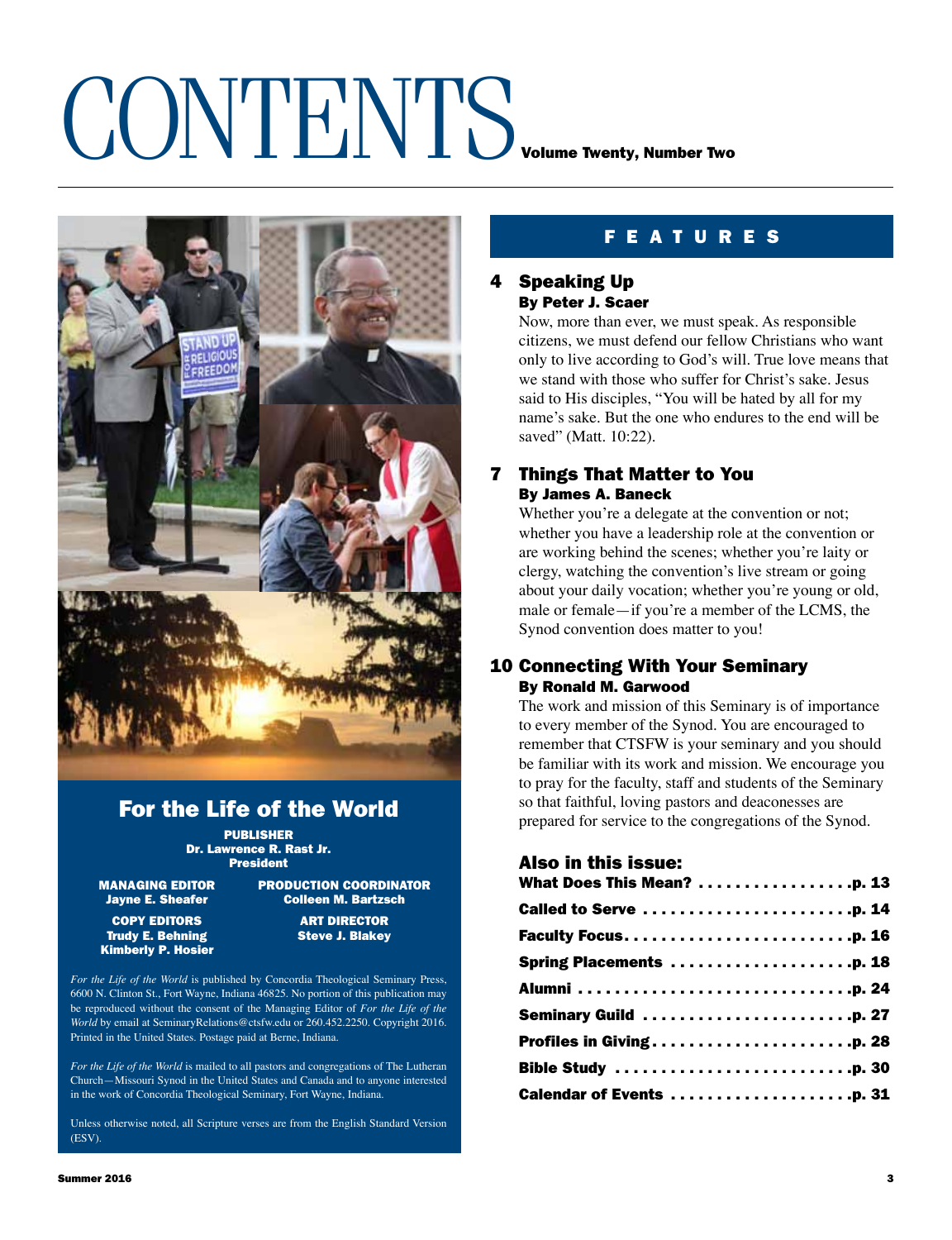# SEMINARY YOUR ONNECTING WITH

By Ronald M. Garwood

The work and mission of this Seminary is of importance to every member of the Synod. You are encouraged to remember that CTSFW is your seminary and you should be familiar with its work and mission. We encourage you to pray for the faculty, staff and students of the Seminary so that faithful, loving pastors and deaconesses are prepared for service to the congregations of the LCMS.

J esus Christ–crucified, dead and buried–is risen from the dead! That fact is the substance of our faith as Christians. In the words of a Shoshone friend of mine, the resurrection gives iron to our faith. Because Jesus lives, we too shall live. As St. Paul wrote to the Corinthians, "*…* thanks be to God who gives us the victory through our Lord Jesus Christ" (1 Cor. 15:57). Christians have the gift of eternal life in heaven after we die to this life on account of Jesus, and for that we do give thanks to God.

The fact that we do have life in glory after this one is our motivation to be good stewards of our life here. Even though we are not of the world, we are still in this world and, as Christians, we have responsibilities in this life. Martin Luther in comments on monks withdrawing into monasteries wrote that they "… flee the burdens and labors of the world,

that is, the domestic and political ones, and enjoy life in the monastery fattening [themselves] like a pig, and favoring nobody with anything!"1 So even though there are things of the world that we Christians must have nothing with which to do, we do have responsibilities in this life to be good neighbors, good citizens and witnesses to our Lord.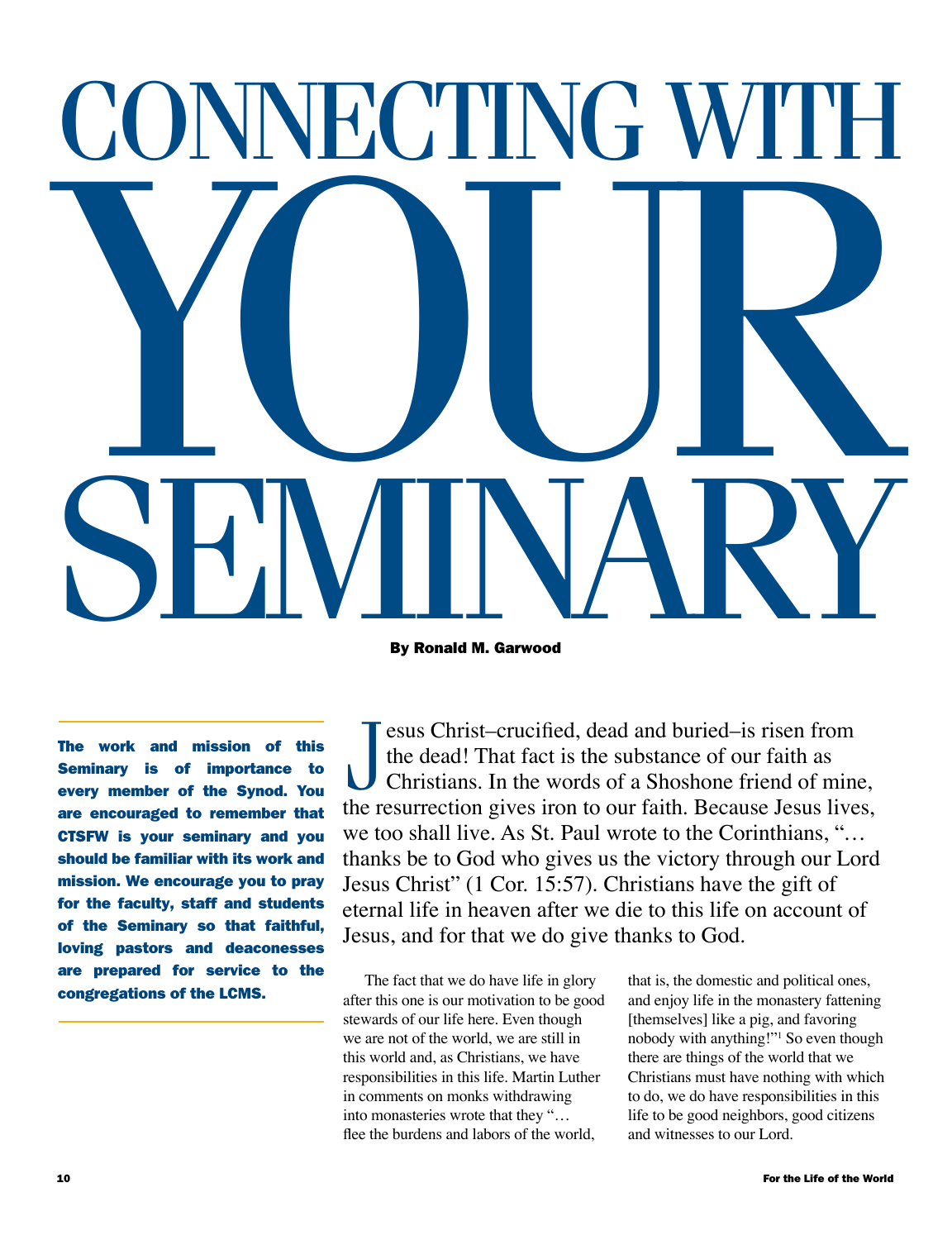

*Rev. Mark Sheafer assists with Communion as the CTSFW community gathers around Word and Sacrament in Kramer Chapel.*

We thank God that we live in a democracy, but democracy, by its very nature, requires citizen participation in the processes of government at every level—local, state and national. The Bible, moreover, calls explicitly for Christian citizenship. So as Christians we should engage with the civil realm by voting responsibly in elections, supporting candidates who favor Christian values and the doctrines of the Lord, taking a public stand for issues that are supported by Scripture and working for the protection of the helpless. We who have been made the children of God should be Christ's ambassadors in this world, and especially in our nation.

St. Paul reminds us in his letter to the Philippians that for Christians, "… our citizenship is in heaven, and from it we await a Savior, the Lord Jesus Christ" (Phil. 3:10). Therefore, we should also

be responsible members of Christ's Church, and specifically of The Lutheran Church—Missouri Synod (LCMS). Sometimes our members may feel distant from Synod or feel that Synod is those folks down in St. Louis. But the fact is that we are Synod. As a part of the LCMS, we need to be engaged with our Synod as good and responsible members.

As you know, the LCMS was organized in order to maintain unity in doctrine and practice in our congregations, and in addition, so that all our congregations together could carry out ministry that each congregation alone would not be able to accomplish. Together we have been able to send missionaries around the world, maintain a publishing house, establish colleges and seminaries and support a Synod president and district presidents, who serve us in maintaining oversight of our

The members of our Synod congregations are invited and encouraged to engage with both of our LCMS seminaries. Martin Luther wrote, "The Gospel is the one most certain and noble mark of the church, … since the church is conceived, fashioned, nurtured, born, reared, fed, clothed, graced, strengthened, armed and preserved solely through the Gospel. In short, the entire life and being of the church lie in the Word of God, as Christ says, 'By every word that proceeds from the mouth of God man lives'" (Matt. 4:4).